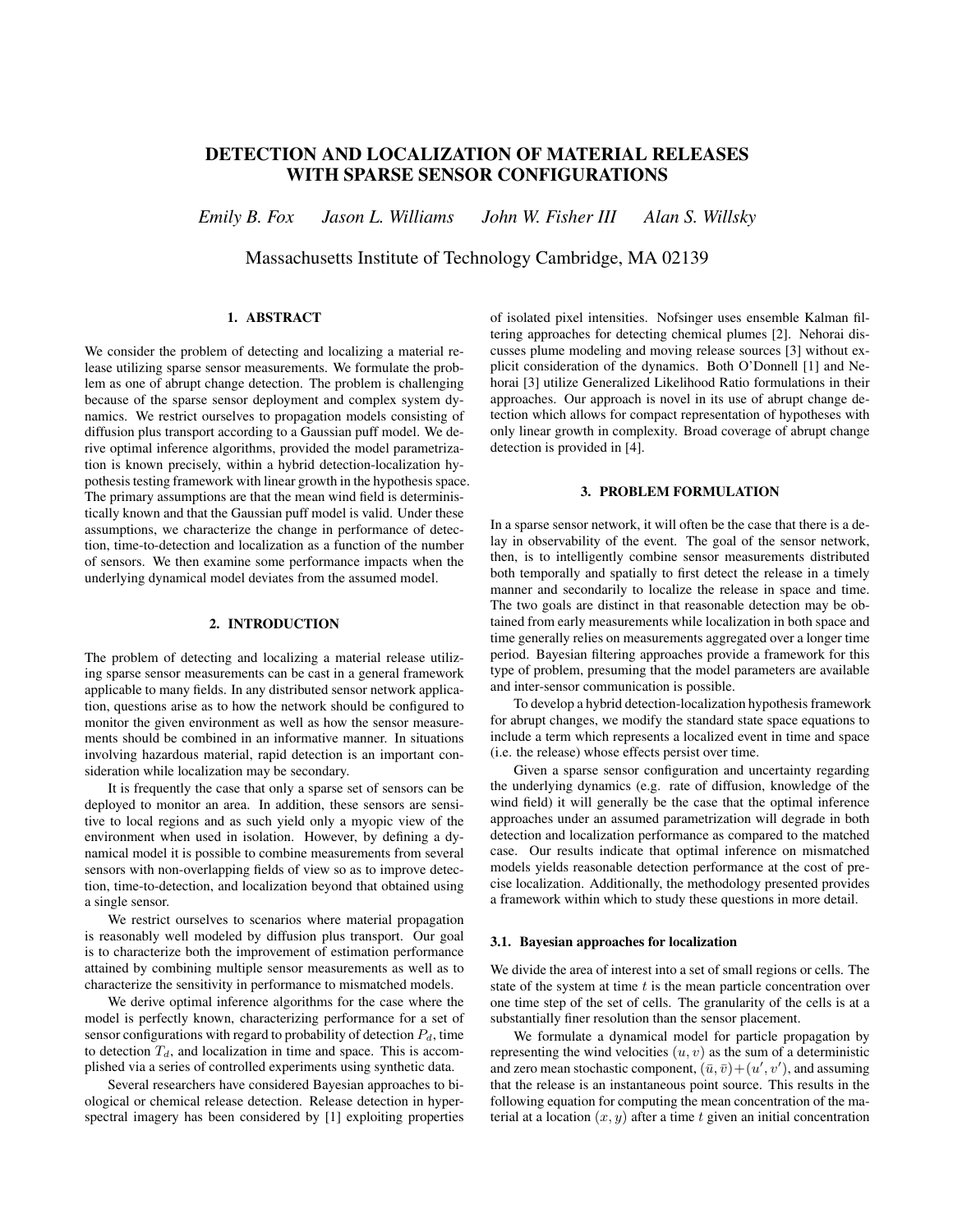of  $c_o$  and diffusion coefficients  $(K_{xx}, K_{yy})$  [5],

$$
\langle c(x,y,t) \rangle = \frac{c_o}{4\pi t (K_{xx}K_{yy})^{\frac{1}{2}}} e^{-\frac{(x-\bar{u}t)^2}{4K_{xx}t} - \frac{(y-\bar{v}t)^2}{4K_{yy}t}} \tag{1}
$$

This Gaussian kernel is formed for every cell based on the given wind vector and distributes the material accordingly. The total mean particle concentration mapping,  $A(t; V_w)$ , is the the sum of the new concentration maps from each cell.

In order to model localized abrupt changes, we add a term to the standard state space equations as in [6]. The advantage of this approach is that it allows one to model a localized release in time and space while capturing its persistent effects, which leads to an efficient hypothesis testing approach.

If we assume a release in cell *i* of strength  $\beta$  at time  $\phi$ , the state space equations are given as follows:

$$
x(t+1) = A(t; \mathcal{V}_w)x(t) + w(t) + \beta f_i(t, \phi) \tag{2}
$$

$$
y(t) = C(t)x(t) + v(t)
$$
\n(3)

where  $w(t)$  and  $v(t)$  are independent Gaussian noise processes and  $C(t)$  relates the state to the measurements  $y(t)$ . By linearity, we can decompose Equations 2 and 3 into  $x<sub>o</sub>(t)$  due to the background process and  $\gamma_i(t, \phi)$  which captures the persistent effect of the release  $f_i(t, \phi)$ .

$$
x(t) = x_0(t) + \beta \gamma_i(t, \phi) \tag{4}
$$

$$
y(t) = C(t)x_0(t) + v(t) + \beta C(t)\gamma_i(t,\phi)
$$
 (5)

The utility of the decomposition is that the problem reduces to one of detection in correlated noise (i.e.  $x<sub>o</sub>(t)$ .) The detection formulations are greatly simplified by whitening the data using a Kalman filter and calculating the signature  $\rho_i(t, \phi)$  of  $\gamma_i(t, \phi)$  [6]:

$$
\nu(t) = \nu_0(t) + \beta \rho_i(t, \phi) \tag{6}
$$

#### 3.2. Cell hypothesis testing framework

While the preceding framework has simplified the dynamical model we are still left with the task of testing various release hypotheses enumerated over space (cell index) and time. Additionally, the model is parameterized by the unknown release amount  $\beta$  which we estimate using a Generalized Likelihood Ratio (GLR).

Referring to Equation 6 and assuming that  $\beta$  is known for the moment, we can construct an indexed set of hypotheses. The null hypothesis,  $H_0$ , indicates no release while the alternative hypotheses,  $H_{i, \phi}$ , indicates an event in cell *i* occurring at time  $\phi$ . Note that prior to time  $\phi$  both the null and alternative hypotheses are identical.

$$
H_0 : \nu(t) = \nu_0(t) \tag{7}
$$

$$
H_{i, \phi} : \nu(t) = \beta \rho_i(t, \phi) + \nu_0(t) \tag{8}
$$

It is well known [6] that the sufficient statistics for this particular hypothesis test are the correlation between the signal  $\rho_i(t, \phi)$  and the output  $\nu(t)$ ,

$$
d_i(t,\phi) = \sum_{\tau=\phi}^t \rho_i^T(\tau,\phi) V^{-1}(\tau) \nu(\tau) \tag{9}
$$

and the energy of the signal

$$
a_i(t,\phi) = \sum_{\tau=\phi}^t \rho_i^T(\tau,\phi) V^{-1}(\tau) \rho_i(\tau,\phi) \tag{10}
$$

resulting in a log-likelihood of

$$
l_i(t, \phi) = \beta d_i(t, \phi) - \frac{1}{2} \beta^2 a_i(t, \phi) = \frac{1}{2} \frac{d_i^2(t, \phi)}{a_i(t, \phi)}
$$
(11)

for the hypothesis  $H_{i, \phi}$  versus  $H_0$  given sensor measurements up to time t. The last equality is a result of replacing  $\beta$  with its maximum likelihood estimate.

Under the assumption of there being one and only one release, the number of hypotheses grows linearly with time. The resulting hypothesis tree after three time steps is shown in Figure 1. In practice, a sliding window is used to implement the inference algorithm. This is justified by two related issues: it takes time for releases to propagate to the nearest sensor and after a period of time additional measurements do not contribute significantly to the probability of detection. Specifically, the window enforces that only hypotheses of a release occurring a maximum of M timesteps in the past are considered. The likelihood ratio test comparing  $H_1$ , the hypothesis that



Fig. 1. Hypothesis tree for a region with n cells at time step 3. Hypothesis  $h_{ct}$  represents a release in cell  $c$  at time  $t$ .

a release has occurred at *any* time or location, to  $H_0$ , the hypothesis of benign conditions, is:

$$
l_{\hat{i}}(t,\hat{\phi}) \geqslant \eta \tag{12}
$$

where the value of  $\eta$  is set using Neyman-Pearson criterion to specify a fixed probability of false alarm,  $P_F$  and  $l_i(t, \hat{\phi}) \triangleq \max_{i, \phi} l_i(t, \phi)$ .

#### 4. EMPIRICAL RESULTS

We present a series of experiments in which we examine the utility of this inference framework in combining information from multiple sensors. The first set of experiments utilize a known mean wind field, specifically no transport term, to characterize probability of detection, time to detection, and localization in time and space as a function of the number of sensors used. In the second set of experiments, a sequence of increasing wind fields are incorporated into the dynamical model, but not into the inference procedure. In the third set of experiments, noise is generated on the mean wind field provided to the simulation, but the inference procedure only uses mean wind field. The purpose of the second and third set of experiments is to examine the robustness of this inference procedure to model deviations.

To simplify the analysis, we consider the case where the release is in the center of a room populated with an even grid of sensors. We hypothesis over a central 13x13 cell area of interest, but simulate over an area of 25x25 to reduce edge effects. There are four sensor configurations we examine: 1,2,4, and 16. The 16 sensor are spaced regularly throughout the 13x13 region and each other configuration is a inner subset of the 16 sensors. A sensor is assumed to observe the particle concentration throughout the entire cell in which it is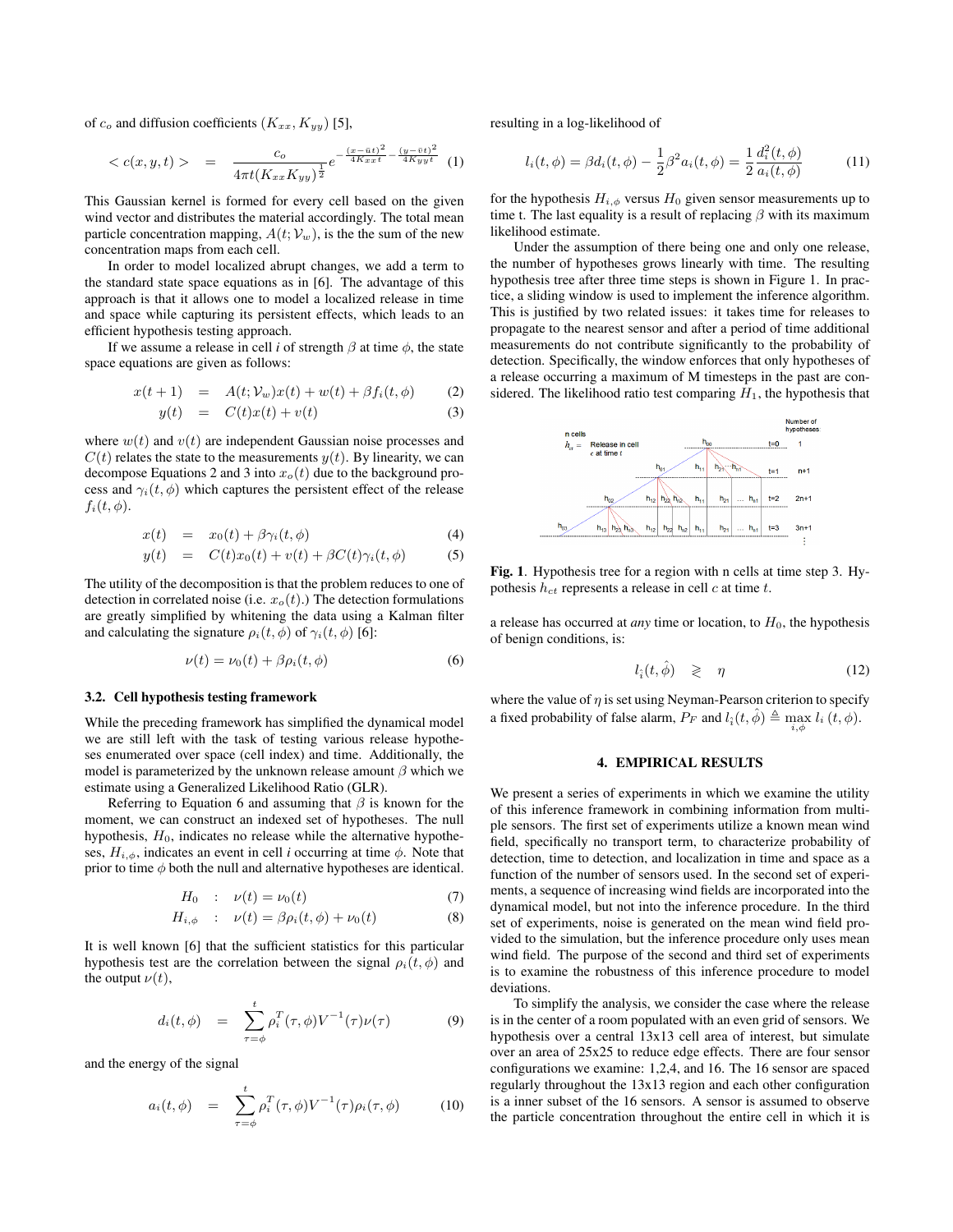located with a measurement noise standard deviation of 10 material units per cell area. The diffusion coefficient of the Gaussian kernel is symmetrically 0.5. The process noise standard deviation is taken to be 100 material units per cell area.

For Sections 4.1 and 4.2, we restrict ourselves to a pure diffusion model in order to avoid the effects of wind which could blow the material towards or away from the nearest sensor. In Section 4.3, we examine robustness to increasing wind bias and temporally and spatially white noise on the mean wind field. For every release amount and sensor configuration scenario, 100 Monte Carlo simulations were performed.

The size of the sliding window, M, was determined to be 14 time steps by analyzing the minimum time from the onset of the release by which the accrual of additional information was insignificant in the case of pure diffusion. In the four or 16 sensor configurations, pure diffusion provides the worst case scenario in time to nearest sensor.

The log-likelihood ratio threshhold was determined experimentally to achieve a false alarm rate of 0.01 on 1,500 Monte Carlo simulations under benign conditions (i.e. no release) for the four and 16 sensor configurations. The values are 9.55 and 10.85, respectively. These thresholds were used in all experiments conducted.

#### 4.1. Detectability

Figure 2(a) shows the number of detections achieved out of 100 simulations as a function of release magnitude for various sensor configurations. The figure demonstrates that significant gains are made in detectability of small release amounts going from one to four sensors while there is only marginal improvement from four to 16. For a sufficient release amount, all sensor configurations are able to reliably detect. The reason for the insignificant increase in performance between four and 16 sensors in Figure 2 is that under pure diffusion with a release in the center, at least four sensors will see the release in both configurations. For large release amounts these four sensors provides significant evidence of a release while for small release amounts, the outer sensors do not accrue enough information to improve detection.

Similar reasoning holds in the corresponding time to first detection plots in Figure 2(b). All releases occurred at time step 16. The convergence for large release amounts is indicative of the time required for the release to propagate to the nearest sensor and is purely a function of the distance between the release and the sensor and thus sensor density.



Fig. 2. (a) Number of detections per 100 simulation data sets and (b) time to first detection versus release amount. Actual release time was 16 seconds.

## 4.2. Localization uncertainty

In Figure 3 we examine one time slice of the hypothesis space  $(t=30)$ . At any given time, there are multiple hypotheses of releases in a given cell, each differentiated by various times of releases. The maximum likelihood ratio of all hypotheses for each cell is plotted for various sensor configurations. Each hypothesis has an associated time of release and maximum likelihood release amount. The real sensor measurements provided to the inference algorithm for the four sensor case is plotted in the lower right-hand figure. For each of the other sensor configurations, the measurements provided were a subset of those provided in the four sensor case.

The diagrams give an illustration of the degree of localizability achievable with different sensor configurations. In the one sensor case, the uncertainty is approximately circular indicating that the location of the release cannot be distinguished within a ring around the sensor. The two sensor and four sensor cases provide progressively better localization. As expected, two sensors have difficulty distinguishing along a line while four sensors are able to localize to a point. The degree of shading in the plots indicates the likelihood ratio value and hence the detection probability.



Fig. 3. Maximum likelihood ratio at every cell in region of interest for 1,2, and 4 sensor configuration. The measurement sequence for the 4 sensor configuration sequence is also shown.

#### 4.3. Effect of unmodeled wind bias and variance

To analyze the effects of errors in the assumed known wind field, data produced under various wind biases and variances was provided to the inference algorithm which still assumed a pure diffusion model. The wind bias was always taken to be straight to the right such that it tends to transport the release between the two righthand sensors in the four sensor configuration. The wind variance was an additive spatially and temporally white Gaussian noise on the known underlying mean wind field (pure diffusion, in this case). We examine the trends for a material release of size 1e5.

Probability of detection is fairly robust against wind variance, but drops off with increased wind bias because a strong enough bias will push the cloud of material between the sensors before it has dispersed enough to be registered. Specifically, for wind biases greater than 1.5 some of the 100 simulated releases were not detected. For all simulated wind variance cases, 100% of the releases were detected.

Figure 4 summarizes the localization performance for the four and 16 sensor configurations in three cases: nominal, unmodeled wind bias, and unmodeled wind variance. The plots indicate the xdirection localization mean and error variance. In the nominal and wind variance scenarios, this is nearly identical to the statistics in the